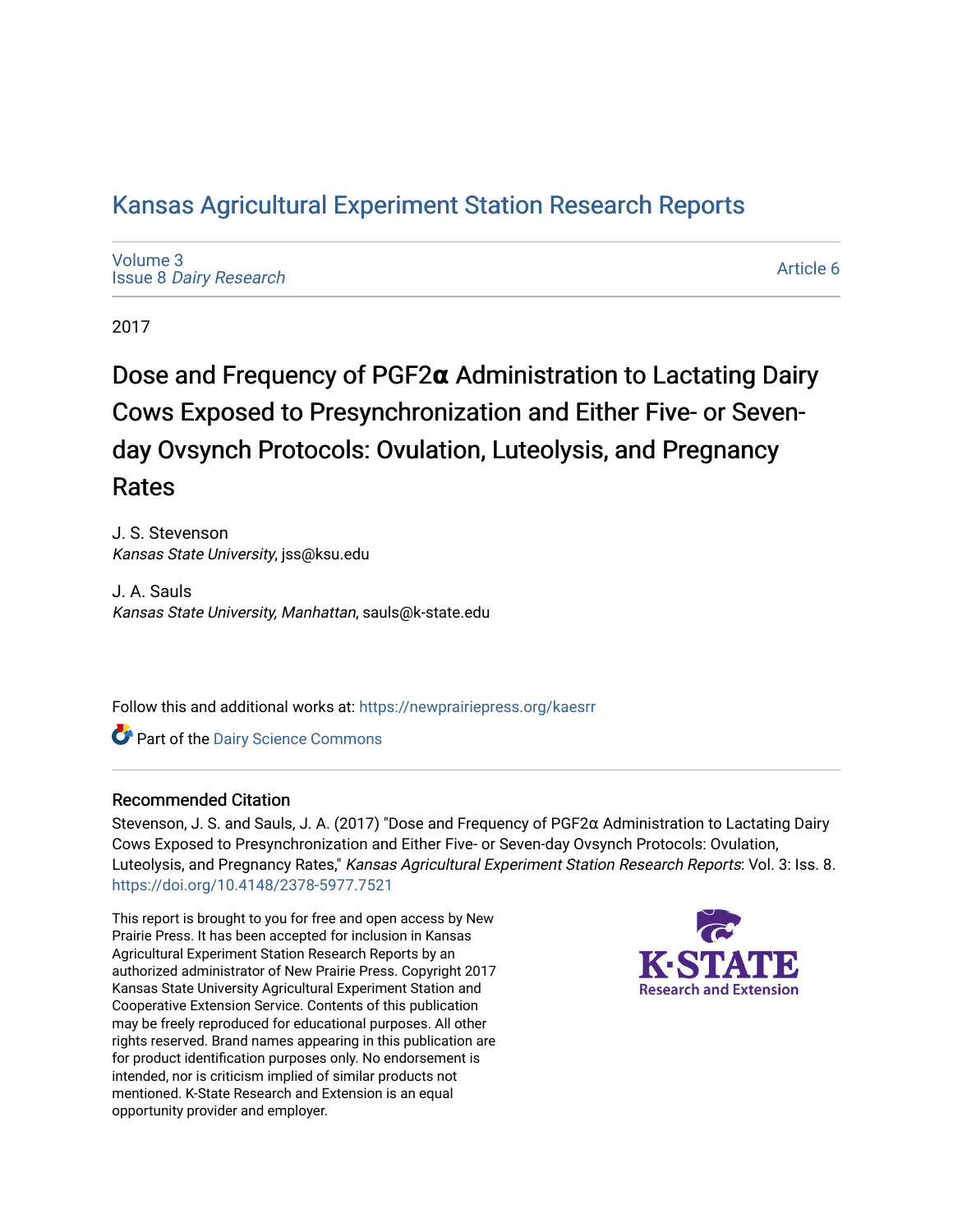# Dose and Frequency of PGF2α Administration to Lactating Dairy Cows Exposed to Presynchronization and Either Five- or Seven-day Ovsynch Protocols: Ovulation, Luteolysis, and Pregnancy Rates

## Abstract

Lactating Holstein cows in one herd were milked three times daily and enrolled in a 2 × 2 × 2 factorial design with eight treatments before first postpartum artificial insemination (AI). These treatments were employed to test ovulatory, progesterone, and luteolytic outcomes to three main effects: (1) two GnRH-PGF2α presynchronization programs (PG-3-G vs. Double Ovsynch); (2) 5- vs. 7-day Ovsynch-duration programs; and (3) two doses (25 mg on consecutive days) or one dose (50 mg) of PGF<sub>2 $\alpha$ </sub> administered before timed AI. Results from this experiment demonstrate no differences in the presynchronization treatments of PG-3-G vs. Double Ovsynch; both are effective in initiating estrous cycles during warm-hot vs. cool-cold seasons. Although ovulatory responses were similar after the first GnRH administration, Double Ovsynch cows tended to have greater ovulation responses after the second GnRH administration. The single large, one-time administered 50-mg dose was effective in causing luteolysis in the 7-day program but slightly less effective in the 5-day program. Thus, when using the shorter 5-day program, the two 25-mg PGF<sub>2 $\alpha$ </sub> doses administered 24 hours apart are recommended. Insufficient numbers of cows were treated to make conclusions about pregnancy outcomes in this one-herd study. Pregnancy rates, however, were reduced in 5-day Ovsynch program when the single large 50-mg dose of PGF<sub>2 $\alpha$ </sub> was employed.

## Keywords

Gonadotropin-releasing hormone, presynchronization, luteolysis, Ovsynch, PGF2α, pregnancy rates

## Creative Commons License



This work is licensed under a [Creative Commons Attribution 4.0 License](https://creativecommons.org/licenses/by/4.0/).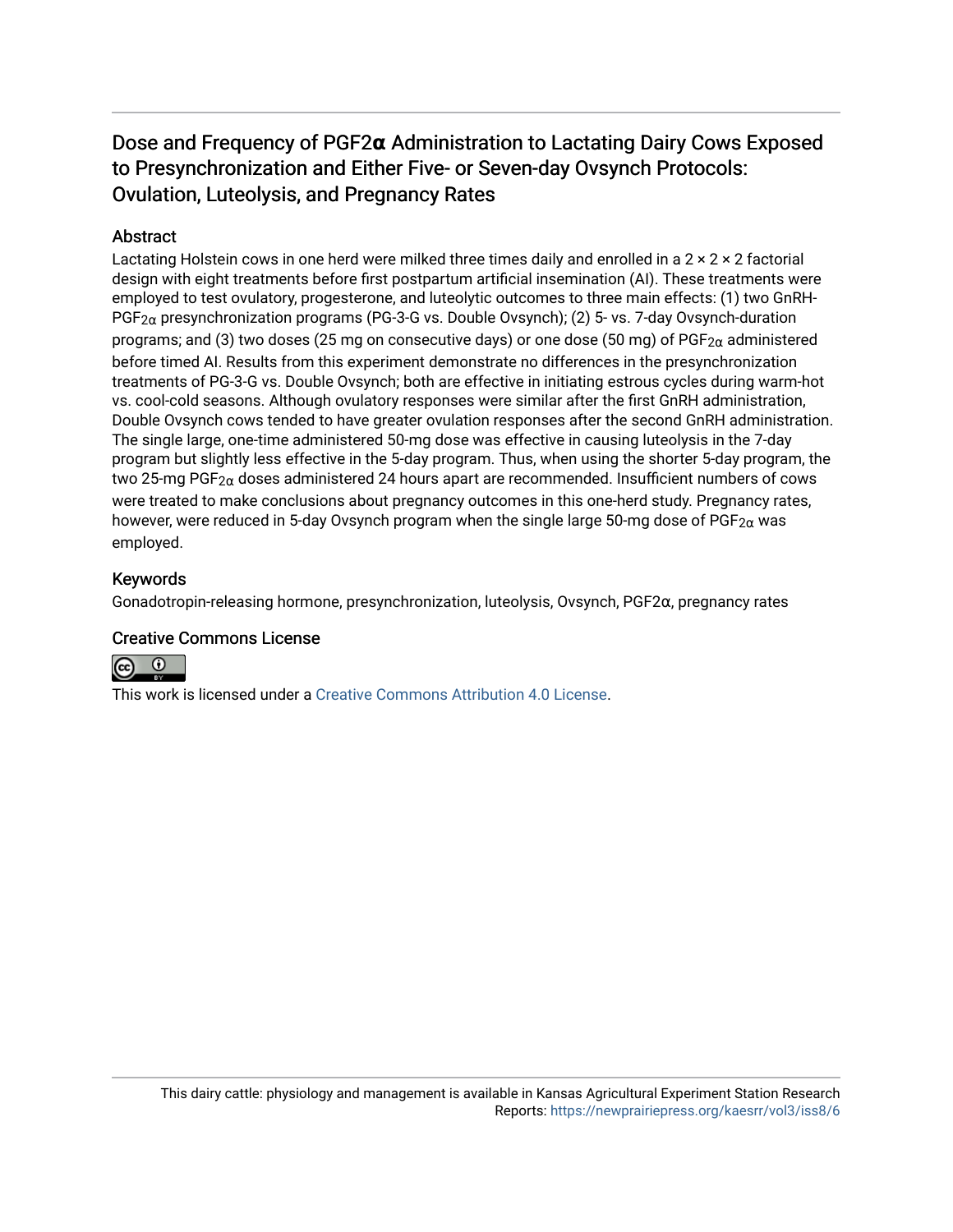



# Dose and Frequency of PGF<sub>2</sub> Administration to Lactating Dairy Cows Exposed to Presynchronization and Either Five- or Seven-day Ovsynch Protocols: Ovulation, Luteolysis, and Pregnancy Rates

*J. S. Stevenson and J. A. Sauls*

# Summary

Lactating Holstein cows in one herd were milked three times daily and enrolled in a 2  $\times$  2  $\times$  2 factorial design with eight treatments before first postpartum artificial insemination (AI). These treatments were employed to test ovulatory, progesterone, and luteolytic outcomes to three main effects: (1) two GnRH-PGF<sub>2a</sub> presynchronization programs (PG-3-G vs. Double Ovsynch); (2) 5- vs. 7-day Ovsynch-duration programs; and (3) two doses (25 mg on consecutive days) or one dose (50 mg) of  $\mathrm{PGF}_{_{2a}}$  administered before timed AI. Results from this experiment demonstrate no differences in the presynchronization treatments of PG-3-G vs. Double Ovsynch; both are effective in initiating estrous cycles during warm-hot vs. cool-cold seasons. Although ovulatory responses were similar after the first GnRH administration, Double Ovsynch cows tended to have greater ovulation responses after the second GnRH administration. The single large, one-time administered 50-mg dose was effective in causing luteolysis in the 7-day program but slightly less effective in the 5-day program. Thus, when using the shorter 5-day program, the two 25-mg  $\mathrm{PGF}_{2a}$  doses administered 24 hours apart are recommended. Insufficient numbers of cows were treated to make conclusions about pregnancy outcomes in this one-herd study. Pregnancy rates, however, were reduced in 5-day Ovsynch program when the single large 50-mg dose of  $\mathrm{PGF}_{\mathbf{2a}}$  was employed.

# Introduction

Potential limitations to a successful timed artificial insemination (AI) program for cows submitted for first service include cows that are not cycling (anovulatory), synchronization of the ovulatory follicle that should ovulate just after the timed AI, and regression of the corpus luteum or corpora lutea (if more than one exists when  $\text{PGF}_{2a}$  is administered).

Two Ovsynch programs are used in the industry: 1) 5-day program: GnRH  $(G-1)$  — 5 days —  $\mathrm{PGF}_{2a}$  — 24 hours —  $\mathrm{PGF}_{2a}$  — 48 hours —  $\mathrm{GnRH}$  (G-2) + timed AI; or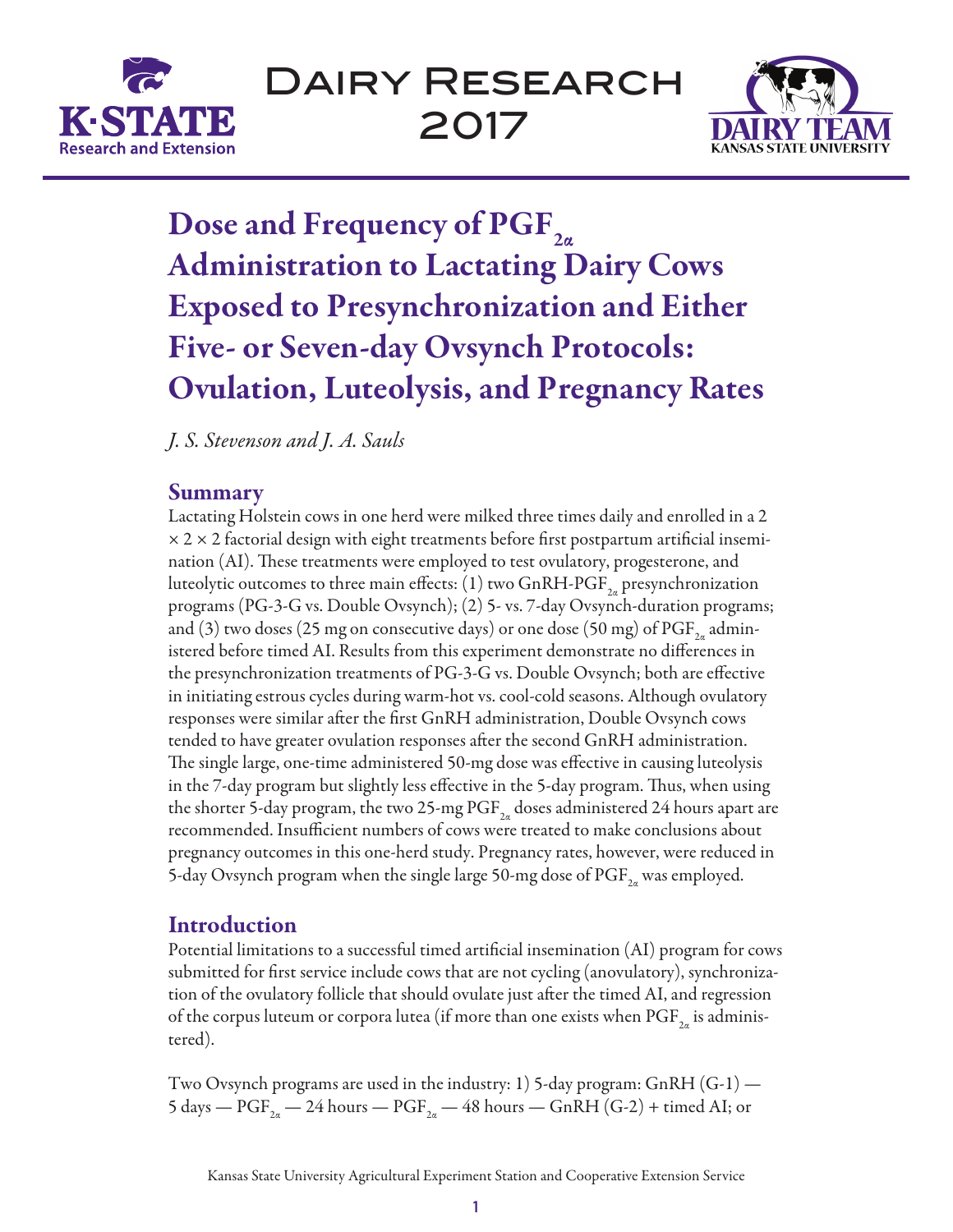#### Dairy Research 2017

2) 7-day program: GnRH (G-1) — 7 days —  $\mathrm{PGF}_{2a}$  — 56 hours — GnRH (G-2) — 16 hours — timed AI.

Presynchronization programs before first postpartum AI used in the industry include combinations of PGF<sub>2α</sub> and GnRH (i.e., GnRH-PGF<sub>2α</sub> presynchronization options). These programs include: PG-3-G ( $\mathrm{PGF}_{2a}$  — 3 days — GnRH — 7 days — Ovsynch); G-6-G ( $\text{PGF}_{2a}$  — 2 days — GnRH — 6 days — Ovsynch); or Double Ovsynch (GnRH — 7 days —  $\mathrm{PGF}_{2a}$  — 3 days — GnRH — 7 days — Ovsynch). These GnRH-PGF $_{\rm 2a}$  presynchronization programs are alternatives to the traditional PGF $_{\rm 2a}^{-1}$ presynchronization programs (2 injections of  $\mathrm{PGF}_{2a}$  14 days apart ¾ 10, 11, 12, or 14 days — Ovsynch) because they often further improve pregnancy rates.

The advantages of these GnRH-PGF $_{_{2a}}$  presynchronization programs include inducing ovulation in anovulatory cows, decreasing the percentage of cows with lower circulating progesterone concentrations (< 0.50 ng/mL) at G-1, increasing the percentage of cows with medium progesterone concentrations  $(0.50 <$  progesterone  $\leq 3.0$  ng/mL) at G-1, and increasing the proportion of cows with a corpus luteum (CL) at G-1. In addition, these GnRH-PGF $_{_{2a}}$  presynchronization programs increase the percentage of cows with high progesterone (> 3.0 ng/mL) at the  $\mathrm{PGF}_{_{2\alpha}}$  treatment that immediately precedes timed AI and tend to increase average circulating progesterone at  $\mathrm{PGF}_{\text{2a'}}$ 

Early studies in beef and dairy cows indicated that an improvement in pregnancy outcome seemed to occur when a shorter 5-day Ovsynch program was compared with a 7-day program. The problem with these published studies was the confounding of program duration (5 vs. 7 days) and use of one vs. two doses of  $\mathrm{PGF}_{_{2a}}$  (6 to 24 h apart) to induce luteolysis. In none of the experiments were the two doses of  $\mathrm{PGF}_{_{2a}}$  tested in both the 5- and 7-day programs. Therefore, a test of the two doses of  $\mathrm{PGF}_{2a}$  must occur in both programs to interpret the data correctly. If the 5-day program is not superior in pregnancy outcome, then the difference may simply be the result of improved complete luteolysis in cows treated with two doses of  $\mathrm{PGF}_{\mathrm{2a^\prime}}$  regardless of program duration.

Applying a second standard dose or a single larger dose of  $\mathrm{PGF}_{2a}$  seems to maximize complete luteolysis before timed AI. Corpora lutea less than 10 days old are resistant to complete regression after a single standard dose of  $\mathrm{PGF}_{\mathrm{2a^\prime}}$ . Administering  $\mathrm{PGF}_{\mathrm{2a}}$  as a single large dose on day 7 or as two standard doses on days 5 and 6 after G-1 (5-day Ovsynch) usually results in 70 to 84% of cows with progesterone < 0.3 ng/mL on the day of the timed AI. Progesterone concentrations at or near baseline at the final GnRH treatment influence the characteristics of GnRH-induced LH release and subsequent pregnancy risk. Increased dose or frequency of  $\mathrm{PGF}_{_{2a}}$  at the end of Ovsynch program has enhanced luteolysis, reduced progesterone concentrations at timed AI, and in some cases slightly increased pregnancy risk compared with a standard single dose. Recent studies demonstrated increased complete luteolysis when 7-day Ovsynch programs included a second standard dose of  $\mathrm{PGF}_{2n}$  compared with a single standard dose.

Therefore, we proposed to address three questions. (1) Does the additional preGnRH (PreG; Figure 1) injection of Double Ovsynch improve synchronization characteristics compared with the PG-3-G presynch program? (2) Will one large dose (50 mg) of PGF $_{\rm 2a}$  produce complete luteolysis similar to two standard 25-mg doses given 24 h

Kansas State University Agricultural Experiment Station and Cooperative Extension Service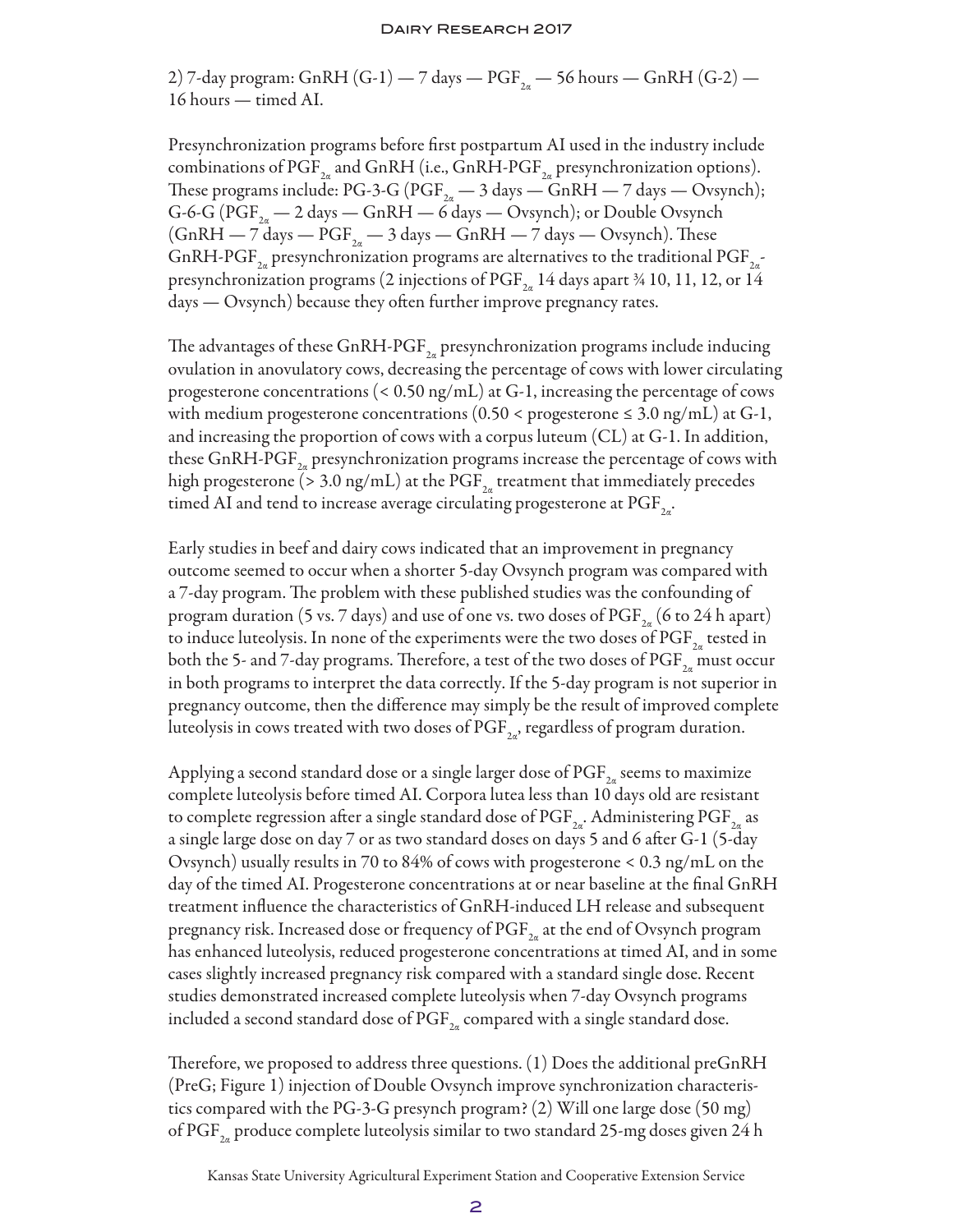apart? (3) Is the 5-day Ovsynch program superior to the 7-day program when similar dose and frequency of PGF $_{\rm 2\alpha}$  injections are administered in both programs?

# Experimental Procedures

We enrolled 407 lactating dairy cows in a  $2 \times 2 \times 2$  factorial design consisting of 8 treatments for 20 months (September 2015 through April 2017). This approach was employed to test ovulatory, progesterone, and luteolytic outcomes to three main effects (Figure 1): (1) two GnRH-PGF<sub>2a</sub> presynchronization programs (PG-3-G vs. Double Ovsynch); (2) 5- vs. 7-day Ovsynch-duration programs; and (3) two doses (25 mg on consecutive days) or one dose (50 mg) of  $\mathrm{PGF}_{2a}$  administered before timed AI (Figure 1). Double Ovsynch includes the additional PreGnRH injection (PreG; highlighted box in Figure 1) that is not part of the PG-3-G presynch program.

Blood samples were collected before G-1, before PGF $_{2a'}$ , and at 24, 48, and 72 h after  $\mathrm{PGF}_{2\alpha}$  (first or only  $\mathrm{PGF}_{2\alpha}$  injection) to determine concentration ranges of progesterone and assess complete luteolysis (progesterone < 0.5 ng/mL at 48 to 72 h after the first or only dose of  $\mathrm{PGF}_{2a}$ ). Transrectal ovarian scans by ultrasonography were used to assess ovulation after G-1 and G-2. Although pregnancy risk was assessed, this experiment was not designed to test pregnancy risk but focused on: (1) ovulation responses to G-1 and G-2; and (2) proportion of cows with complete luteolysis, as illustrated in Figure 1.

## Results and Discussion

## *Ovarian Cyclicity*

On the basis of progesterone concentrations, the proportion of cows that had initiated estrous cycles at the start of the Ovsynch program did not differ between PG-3-G and Double Ovsynch (Table 1). More cows tended  $(P = 0.09)$  to return to having estrous cycles before the onset of ovulation synchronization programs during the cool-cold season compared with the warm-hot season (88.4 vs. 81.9%).

## *Ovulation Response to GnRH-1*

Neither single nor multiple ovulation responses to G-1 differed between PG-3-G and Double Ovsynch treatments (Table 1). Season had differing effects on multiple ovulation in cows treated with PG-3-G and Double Ovsynch. During the warm-hot season, multiple ovulation occurred more frequently in PG-3-G than Double Ovsynch cows (17.4 vs. 6.4%), whereas during the cool-cold season, the reverse was detected (8.6 vs. 13.6%, respectively).

## *Luteolysis*

Decreasing concentrations of progesterone (luteolysis or regression of the corpus luteum or corpora lutea) after the  $\mathrm{PGF}_{2a}$  treatments just preceding timed AI are summarized in Table 2. At 24 hours after the first or only  $\text{PGF}_{2a}$  dose, the proportion of cows with progesterone concentration < 1 ng/mL was greater (*P* < 0.05) in Double Ovsynch than PG-3-G treatments; greater (*P* < 0.05) in 7- vs. 5-day Ovsynch cows, and greater in cows treated with the 1  $\times$  50 mg than 2  $\times$  25 mg PGF<sub>2q</sub> dose (no interactions). At 48 and 72 hours, more  $(P < 0.01)$  cows had progesterone  $< 1$  ng/mL in the 7- vs. 5-day Ovsynch cows. At 72 hours, more  $(P < 0.01)$  cows had progesterone < 0.5 ng/mL in the 7- vs. 5-day Ovsynch cows and more (*P* < 0.01) cows receiving

Kansas State University Agricultural Experiment Station and Cooperative Extension Service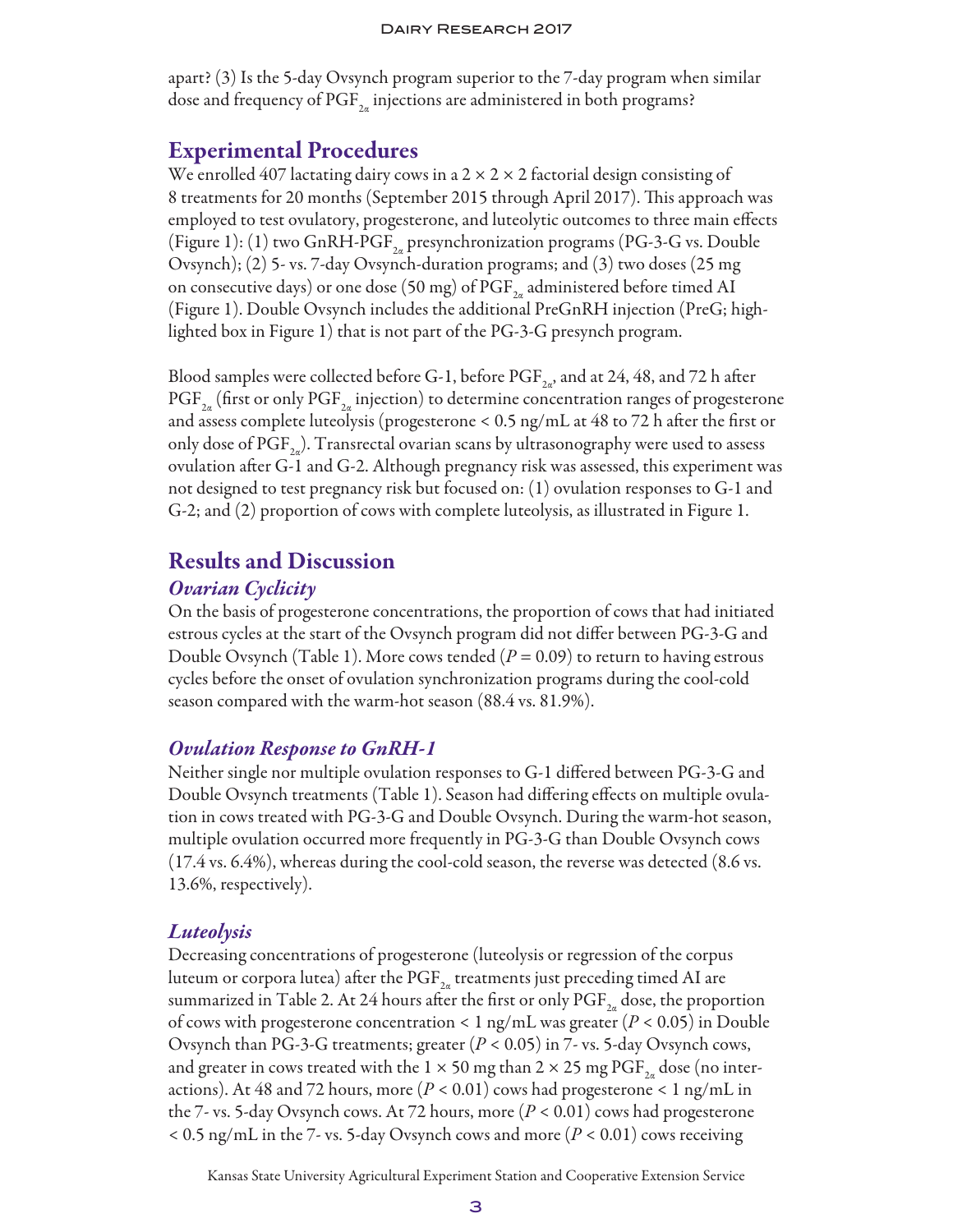the 2  $\times$  25 mg dose than the 1  $\times$  50 mg dose. An interaction, however, was detected at 48 and 72 hours between the Ovsynch duration and the  $\text{PGF}_{2a}$  dose-frequency (Figure 2). Although mean progesterone was < 0.05 ng/mL at both time points, the single  $1 \times 50$  mg was slightly less effective than the  $2 \times 25$  mg dose in reducing concentrations of progesterone in the 5- vs. 7-day Ovsynch-treated cows. Thus, the single large dose was equally effective as the  $2 \times 25$ -mg dose in the 7-day Ovsynch program, but less so when applied to cows in the shorter 5-day program.

## *Ovulation Response to GnRH-2*

Single ovulation after G-2 differed slightly between presynch treatments (Table 3). Cows presynched with Double Ovsynch tended  $(P = 0.085)$  to have greater ovulatory responses than PG-3-G cows. Duration of Ovsynch (5 vs. 7 days) had no effect on ovulation response to G-2. Single ovulatory response to G-2 tended (*P* = 0.073) to be greater during the cooler-cold season than during the warmer-hot season (94.2 vs. 88.3%, respectively).

In contrast, multiple ovulation tended  $(P = 0.108)$  to be greater in PG-3-G than Double Ovsynch cows and greater (*P* = 0.004) in 5- vs. 7-day cows. An interaction (*P* = 0.011), however, was detected between presynchronization treatments and Ovsynch duration (Table 3). Multiple ovulation was greater in PG-3-G cows in the 5-day compared with the 7-day program, whereas no differences in multiple ovulation occurred between program durations in Double Ovsynch cows. Season had no effect on the frequency of multiple ovulation.

## *Pregnancy Outcomes*

No overall differences were detected in pregnancy rate between PG-3-G and Double Ovsynch treatments (Table 3) or between the 5- vs. 7-day program, although numerically pregnancy rates were greater for PG-3-G and 7-day program cows. Because of the differences in the effectiveness of luteolysis (decreasing progesterone after  $\mathrm{PGF}_{2a}$ during the timed AI week), an interaction between Ovsynch duration and  $\mathrm{PGF}_{2a}$ dose-frequency was detected (Table 3). Cows receiving the  $1 \times 50$  mg dose in the 7-day program had greater ( $P < 0.05$ ) pregnancy rates than cows receiving the  $1 \times 50$  mg dose in the 5-day program.

Results from this experiment demonstrate no significant differences in the presynchronization responses to PG-3-G vs. Double Ovsynch treatments. Both are effective in initiating estrous cycles during all seasons. Although ovulatory responses were similar after G-1, Double Ovsynch cows tended to have greater ovulation responses after G-2. The single large, one-time administered 50-mg dose was effective in causing luteolysis in the 7-day but less so in the 5-day cows. Thus, when using the shorter 5-day program, the two 25-mg doses administered 24 hours apart are recommended. Insufficient numbers of cows were treated to make conclusions about pregnancy outcomes in this one-herd study. Pregnancy rates, however, were reduced in 5-day compared with the 7-day Ovsynch program when the single large 50-mg dose of  $\mathrm{PGF}_{2a}$  was employed. As expected, pregnancy rate was greater  $(P = 0.056)$  during the cooler-cold months compared with warmer-hot season (40.2 vs. 30.0%).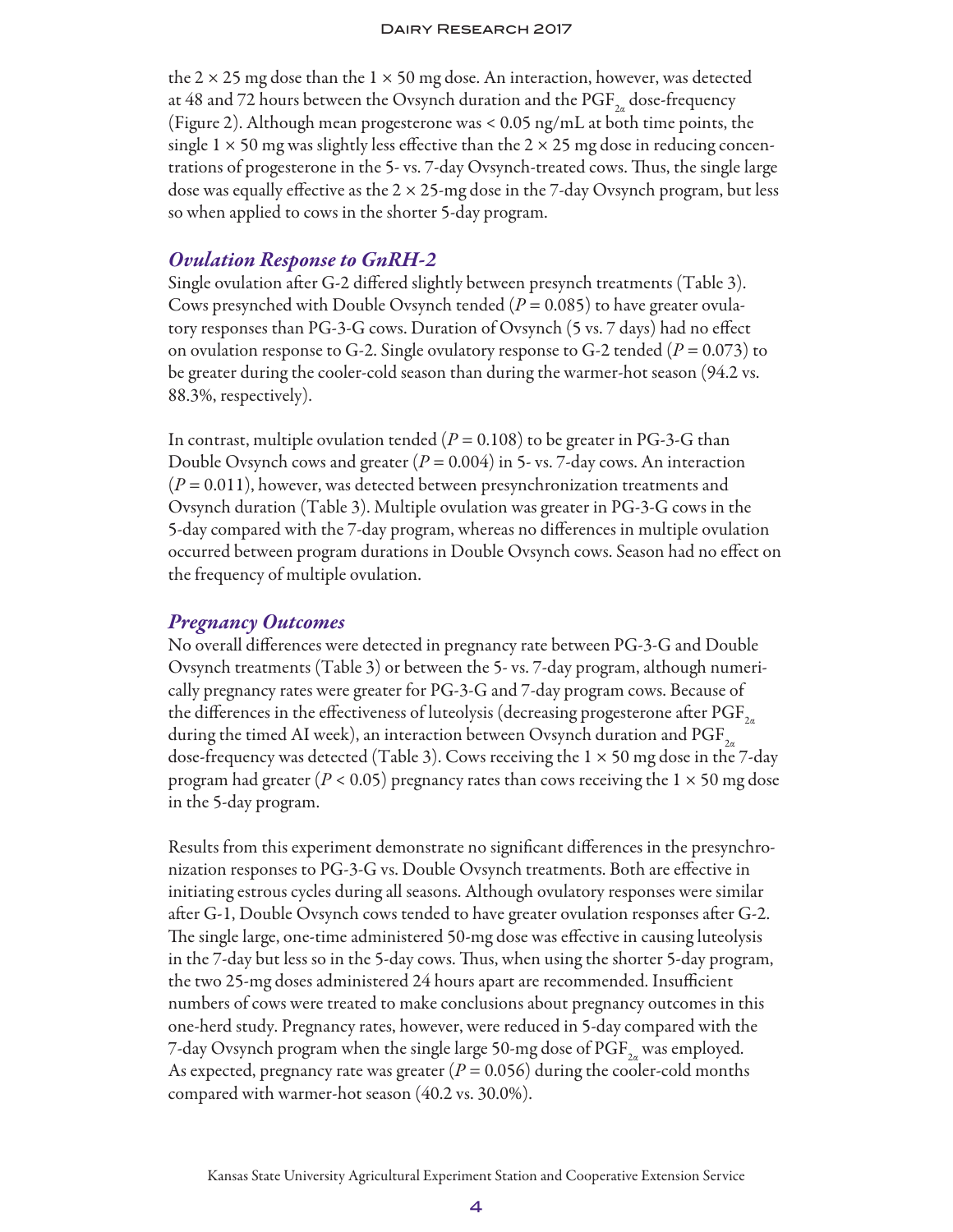|                              | Presynchronization <sup>1</sup> |          |         |  |  |
|------------------------------|---------------------------------|----------|---------|--|--|
| Item                         | 1)()                            | $PG-3-G$ | P-value |  |  |
| Cyclicity before G-1, %      | 88.8                            | 90.5     | 0.566   |  |  |
| Single ovulation to G-1, %   | 68.4                            | 63.2     | 0.267   |  |  |
| Multiple ovulation to G-1, % | 7.8                             | 84       | 0.845   |  |  |

Table 1. Ovarian cyclicity assessed at 7 days after two presynchronization treatments and ovulatory responses response to GnRH-1 (G-1)

<sup>1</sup>Double Ovsynch (DO) = GnRH  $-$  7 days  $-$  PGF<sub>2a</sub>  $-$  3 days  $-$  GnRH; PG-3-G = PGF<sub>2a</sub>  $-$  3 days  $-$  GnRH.

Table 2. Percentage of cows with progesterone concentrations < 1 ng/mL at 24, 48, and 72 hours after the first or only dose of PGF<sub>2a</sub> or < 0.5 ng/mL at 72 hours

|                                       | Presynchronization |                   | Ovsynch, days     |                       |  | $PGF_{2a}$ dose, <sup>4</sup> mg |                   |
|---------------------------------------|--------------------|-------------------|-------------------|-----------------------|--|----------------------------------|-------------------|
| Hours after the first or              | DO <sup>1</sup>    | $PG-3-G^2$        | Five <sup>3</sup> | $S$ even <sup>3</sup> |  | $2 \times 25$                    | $1 \times 50$     |
| only $\mathrm{PGF}_{2n}$ treatment    | $n = 164$          | $(n = 163)$       | $(n = 163)$       | $(n = 164)$           |  | $(n = 164)$                      | $(n = 163)$       |
| $24 \left( < 1 \text{ ng/mL} \right)$ | $57.3^{\circ}$     | 36.0 <sup>b</sup> | $46.0^{\circ}$    | 57.3 <sup>b</sup>     |  | $40.5^\circ$                     | 62.8 <sup>d</sup> |
| $48^5$ (< 1 ng/mL)                    | $88.4^{\circ}$     | $90.2^{\circ}$    | $84.0^{\circ}$    | $95.5^{d}$            |  | $92.0^{\circ}$                   | 86.6 <sup>a</sup> |
| $72^5$ (< 1 ng/mL)                    | 95.7a              | $94.5^{\circ}$    | 90.8 <sup>c</sup> | 99.4 <sup>d</sup>     |  | 98.2 <sup>a</sup>                | 92.7 <sup>b</sup> |
| $72^5$ (< 0.5 ng/mL)                  | 95.9 <sup>a</sup>  | $94.1^{\circ}$    | 90.6 <sup>c</sup> | $99.4^{d}$            |  | 98.2 <sup>a</sup>                | $92.0^{b}$        |

 $a$ -bMeans differ ( $P < 0.05$ ) within main effect category.

 $^{c-d}$  Means differ ( $P < 0.01$ ) within main effect category.

<sup>1</sup>Double Ovsynch (DO) = (DO) = GnRH — 7 days — PGF<sub>2a</sub> — 3 days — GnRH;<br><sup>2</sup>PG-3-G = PGF — 3 days — GnRH

 ${}^{2}PG-3-G = PGF_{2\alpha} - 3 \text{ days} - GnRH.$ 

 $F^3$ Five = GnRH  $-$  5 days  $-$  PGF<sub>22</sub>; Seven = GnRH  $-$  7 days  $-$  PGF<sub>22</sub>; both were initiated 7 d after the end of the presynchronization treatments.

4 Two, 25-mg doses 24 h apart or one, 50-mg dose.

<sup>5</sup>Interaction ( $P < 0.05$ ) between Ovsynch duration and  $\mathrm{PGF}_{2\alpha}$  dose.

Table 3. Ovulatory responses to GnRH-2 (G-2) in response to the presynchronization (Pre; PG-3-G or Double Ovsynch) and 5- or 7-day Ovsynch (Ovs) programs

|                       | DO <sup>1</sup>   |                       |                   | $PG-3-G^2$            |       | P-value |                  |  |
|-----------------------|-------------------|-----------------------|-------------------|-----------------------|-------|---------|------------------|--|
| Item                  | Five <sup>3</sup> | $S$ even <sup>3</sup> | Five <sup>3</sup> | $S$ even <sup>3</sup> | Pre   | $V$ $V$ | $Pre \times Ovs$ |  |
| Single ovulation, %   | 96.0              | 95.4                  | 90.6              | 93.0                  | 0.085 | 0.822   | 0.569            |  |
| Multiple ovulation, % | 16.0              | 14.7                  | 32.4              | 11.0                  | 0.108 | 0.004   | 0.011            |  |

<sup>1</sup>Double Ovsynch (DO) = (DO) = GnRH — 7 days — PGF<sub>2a</sub> — 3 days ¾ GnRH;<br><sup>2</sup>PG-3-G – PGF — 3 days — GnRH

 $^{2}PG-3-G = PGF_{2a} - 3 days - GnRH.$ 

<sup>3</sup>Five = GnRH  $-$  5 days  $-$  PGF<sub>2a</sub>; Seven = GnRH  $-$  7 days  $-$  PGF<sub>2a</sub>; both were initiated 7 d after the end of the presynchronization treatments.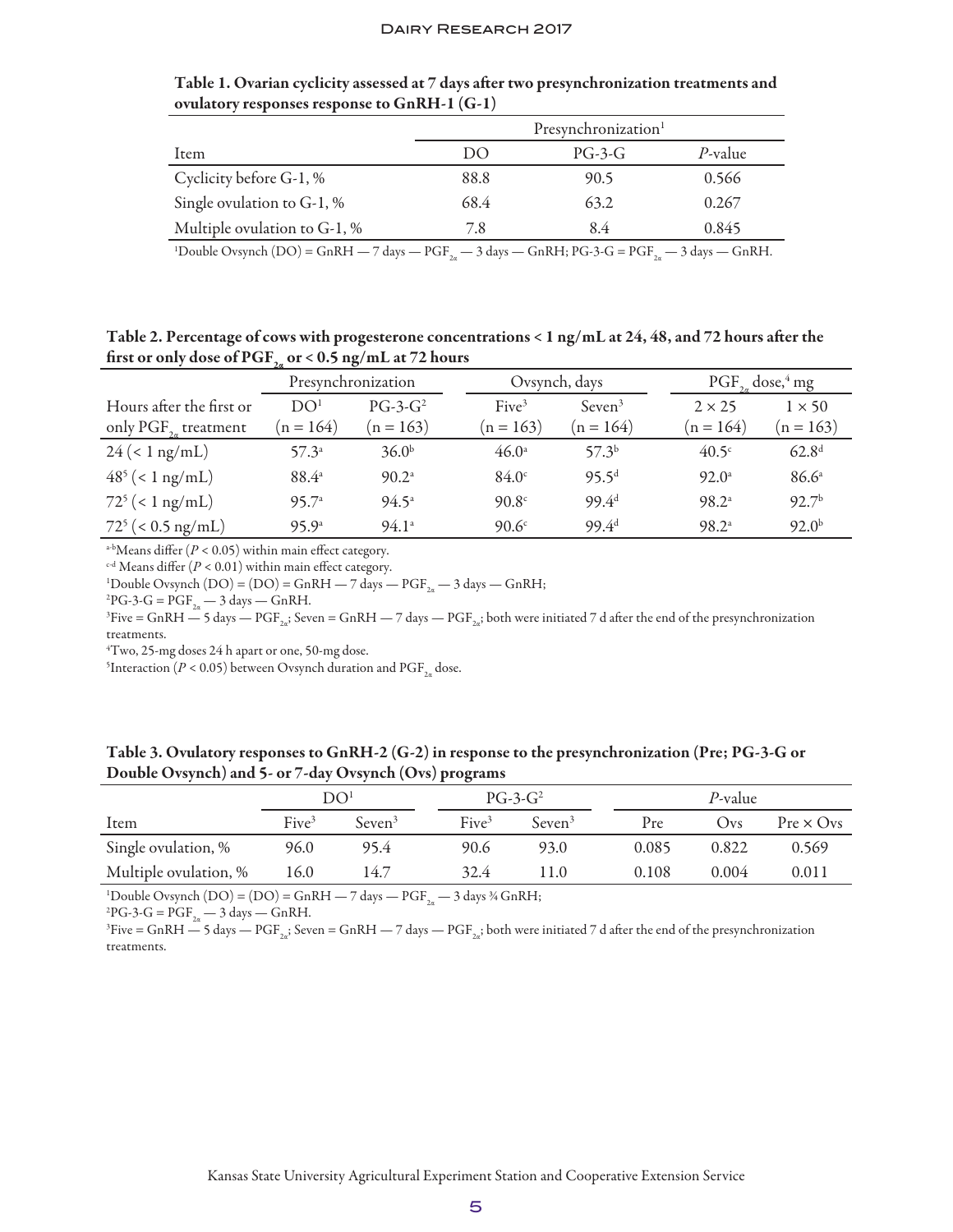| two PGF <sub>2n</sub> (2 × 25-mg vs. 1 × 50-mg doses) |                               |                               |                               |                               |           |
|-------------------------------------------------------|-------------------------------|-------------------------------|-------------------------------|-------------------------------|-----------|
|                                                       | $5 \mathrm{day}^2$            |                               | $7 \mathrm{day}^2$            | DO vs.                        |           |
| Presynch <sup>1</sup>                                 | $2 \times 25$ mg <sup>3</sup> | $1 \times 50$ mg <sup>3</sup> | $2 \times 25$ mg <sup>3</sup> | $1 \times 50$ mg <sup>3</sup> | $PG-3-G$  |
| D <sub>O</sub>                                        | 34.5(55)                      | 35.1(57)                      | 27.8(54)                      | 36.8(57)                      | 33.6(223) |
| $PG-3-G$                                              | 40.3(57)                      | 24.1(54)                      | 40.7(59)                      | 49.1(57)                      | 38.8(227) |
| Total <sup>4</sup>                                    | $37.5^{ab}$ (112)             | $29.7^{\mathrm{a}}(111)$      | $34.5^{ab}$ (113)             | $43.0^{b}$ (114)              |           |
| 5- vs. 7-day                                          | 33.6(223)                     |                               | 38.8(227)                     |                               |           |

Table 4. Pregnancy rate for lactating cows treated with two presynchronization treatments (Double Ovsynch [DO] vs. PG-3-G), two Ovsynch durations (5- vs. 7-days), and

 $a$ <sup>-b</sup> Mean percentages with different superscript letters differ ( $P < 0.05$ ).

 ${}^{1}$ DO = GnRH — 7 days — PGF<sub>2a</sub> — 3 days — GnRH; PG-3-G = PGF<sub>2a</sub> — 3 days — GnRH;

 $PG-3-G = PGF_{2a} - 3 \text{ days} - GnRH.$ 

 $^{2}$ Five = GnRH  $-$  5 days  $-$  PGF<sub>2a</sub>; Seven = GnRH  $-$  7 days  $-$  PGF<sub>2a</sub>; both were initiated 7 d after the end of the presynchronization treatments.

<sup>3</sup>Treatment with PGF<sub>2a</sub> (2 × 25-mg vs. 1 × 50-mg doses).

<sup>4</sup>Interaction of Ovsynch duration vs.  $\mathrm{PGF}_{2\alpha}$  dose ( $P = 0.043$ ).



Figure 1. Illustration of the  $2 \times 2 \times 2$  factorial design of 8 treatments. Main effects included presynchronization (Double Ovsynch vs. PG-3-G), Ovsynch duration (5 vs. 7 d), and PGF<sub>2</sub> dose-frequency (2 × 25 vs. 1 × 50-mg doses) and schedule for blood collection and transrectal ultrasonograms.  $B = blood$  sample,  $S =$  transrectal ultrasonogram of ovaries; PrePG or PG = 25 mg PGF $_{2a}$ , 2PG = 50 mg PGF $_{2a}$ , PreG, G-1 or  $G-2 = 100 \mu g$  gonadotropin-releasing hormone (GnRH), PD = pregnancy diagnosis.